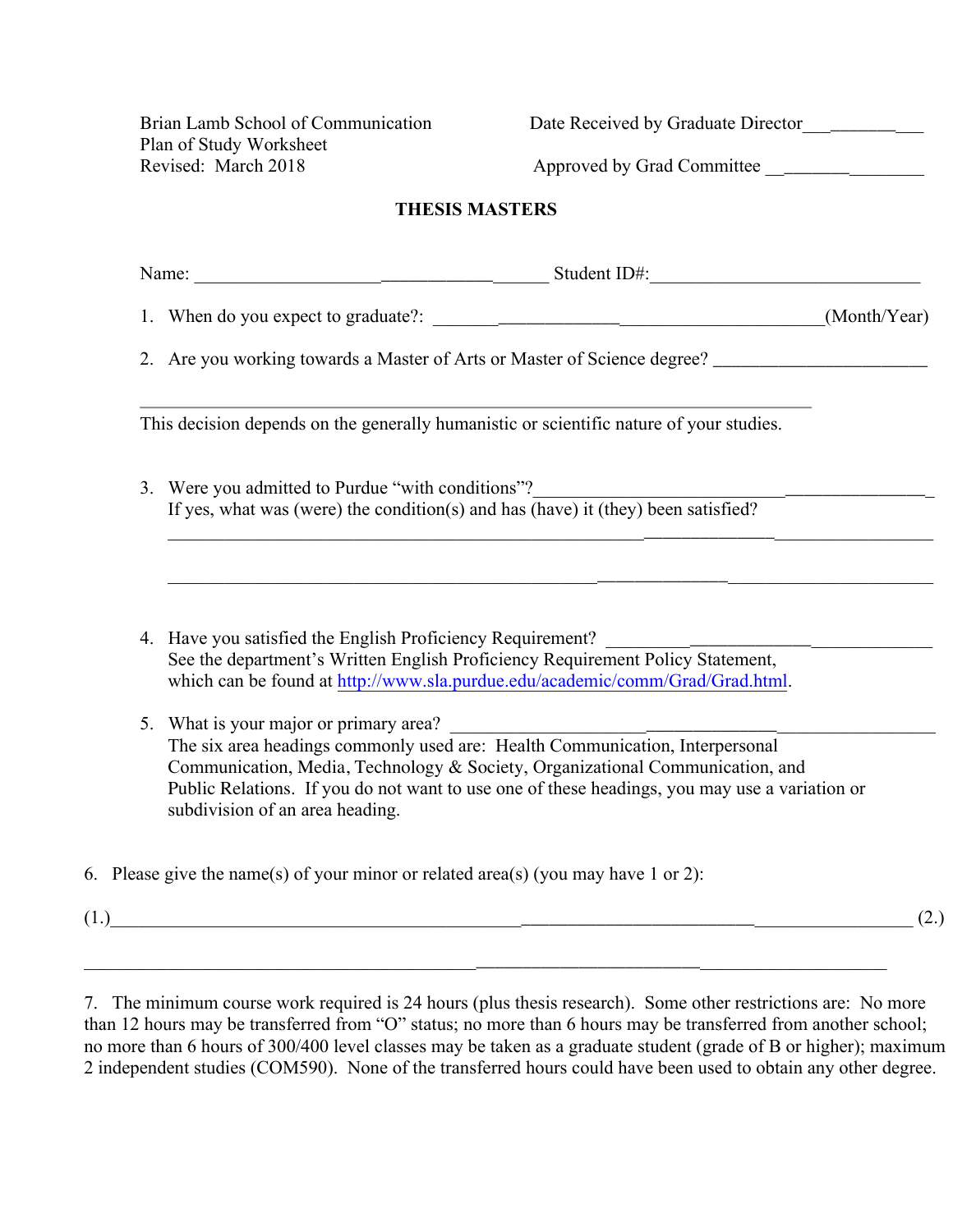List here any courses on your Plan of Study taken or to be taken at another school or while you were a temporary student at Purdue:

**PRIMARY (MAJOR) AREA:** (a) A minimum of 12 hours; (b) one course must be designated as a "theory" course; (c) a research methodology course may not be included in a 12-hour primary area; one such course may be included in a 15-hour primary area but, then, no additional methodology courses may be included in the related areas.

 $\mathcal{L}_\text{max}$  , and the contribution of the contribution of the contribution of the contribution of the contribution of the contribution of the contribution of the contribution of the contribution of the contribution of t

|            | Minimum<br>Sample | Course Title<br>Cross-Cult Com | Dept<br>COM | Crse No.<br>590C | Credits | Sem Ends<br>3 May 2012 | Instructor<br>Webb |
|------------|-------------------|--------------------------------|-------------|------------------|---------|------------------------|--------------------|
| Thry crse: |                   |                                |             |                  |         |                        |                    |
|            |                   | $\overline{2}$                 |             |                  |         |                        |                    |
|            |                   | 3                              |             |                  |         |                        |                    |
|            |                   | 4                              |             |                  |         |                        |                    |
| Res Mthds: |                   | 5                              |             |                  |         |                        |                    |
|            | Additional        | 6                              |             |                  |         |                        |                    |
|            |                   | 7                              |             |                  |         |                        |                    |

**RELATED (MINOR) AREA(S):** A minimum of 6 hours in each of two areas or 9 hours in one area;

| Related (Minor) Area #1 | Minimum         | <b>Course Title</b> | Dept |  | Crse No. Credits Sem Ends | Instructor |
|-------------------------|-----------------|---------------------|------|--|---------------------------|------------|
|                         | 1               |                     |      |  |                           |            |
|                         | $\overline{2}$  |                     |      |  |                           |            |
|                         | 3               |                     |      |  |                           |            |
|                         | Additional<br>4 |                     |      |  |                           |            |
|                         | 5               |                     |      |  |                           |            |